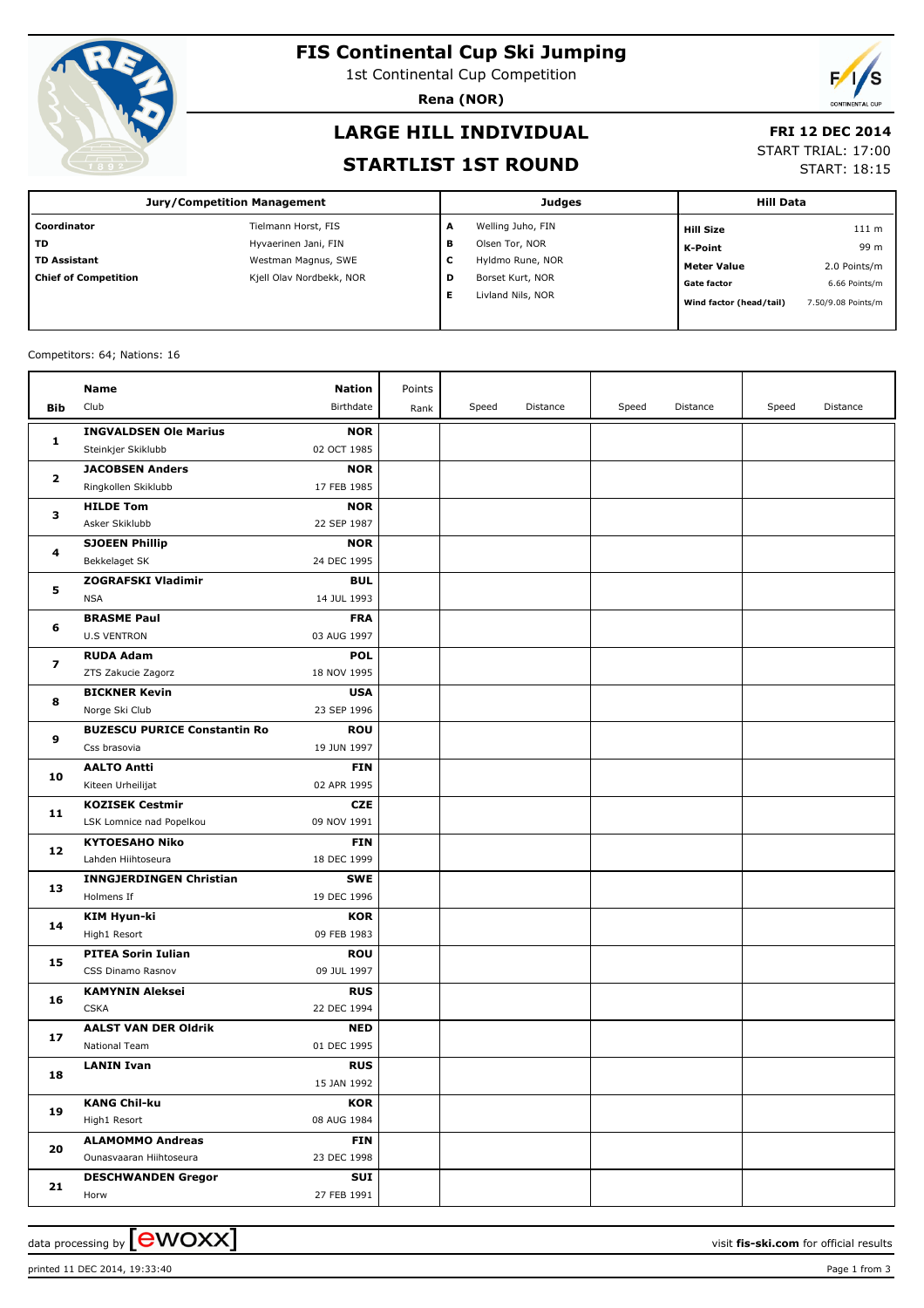

# **FIS Continental Cup Ski Jumping**

1st Continental Cup Competition

**Rena (NOR)**

# **LARGE HILL INDIVIDUAL**

### **FRI 12 DEC 2014**

# **STARTLIST 1ST ROUND**

START TRIAL: 17:00  $STAPT. 18.15$ 

|     |                                                               |                |       |          |       |          |       | <b>SIARI: 19:15</b> |
|-----|---------------------------------------------------------------|----------------|-------|----------|-------|----------|-------|---------------------|
|     | Name<br>Nation                                                | Points         |       |          |       |          |       |                     |
| Bib | Club<br>Birthdate                                             | Rank           | Speed | Distance | Speed | Distance | Speed | Distance            |
|     | <b>SANDELL Jonas</b><br><b>SWE</b>                            |                |       |          |       |          |       |                     |
| 22  | Friska Viljor<br>12 FEB 1995                                  |                |       |          |       |          |       |                     |
| 23  | <b>RUS</b><br><b>VESELOV Denis</b>                            |                |       |          |       |          |       |                     |
|     | 03 FEB 1991                                                   |                |       |          |       |          |       |                     |
|     | <b>NORDIN Carl</b><br><b>SWE</b>                              | $\mathbf{1}$   |       |          |       |          |       |                     |
| 24  | IF Friska Viljor<br>23 DEC 1989                               | 116.           |       |          |       |          |       |                     |
| 25  | <b>ANTONISSEN Lars</b><br><b>NED</b>                          | $\overline{2}$ |       |          |       |          |       |                     |
|     | National Team<br>31 JUL 1995                                  | 110.           |       |          |       |          |       |                     |
| 26  | <b>BERGQUIST Hans Petter</b><br><b>NOR</b>                    | $\overline{2}$ |       |          |       |          |       |                     |
|     | Aurskog Finstadbru<br>20 JAN 1994                             | 110.           |       |          |       |          |       |                     |
| 27  | <b>POL</b><br><b>MIETUS Krzysztof</b>                         | $\overline{2}$ |       |          |       |          |       |                     |
|     | AZS Zakopane<br>08 MAR 1991                                   | 110.           |       |          |       |          |       |                     |
| 28  | <b>STURSA Vojtech</b><br><b>CZE</b>                           | $\overline{2}$ |       |          |       |          |       |                     |
|     | Dukla Liberec<br>03 AUG 1995<br><b>MAYER Nicolas</b>          | 110.<br>5      |       |          |       |          |       |                     |
| 29  | <b>FRA</b><br>Courchevel<br>06 OCT 1990                       | 103.           |       |          |       |          |       |                     |
|     | <b>HALVORSEN Espen Enger</b><br><b>NOR</b>                    | 9              |       |          |       |          |       |                     |
| 30  | Eidsvold Vaerk Skiklubb<br>10 MAY 1990                        | 97.            |       |          |       |          |       |                     |
|     | <b>TOROK Eduard</b><br><b>ROU</b>                             | 11             |       |          |       |          |       |                     |
| 31  | CSS Dinamo Rasnov<br>02 MAY 1997                              | 94.            |       |          |       |          |       |                     |
|     | <b>JOHANSSON Robert</b><br><b>NOR</b>                         | 12             |       |          |       |          |       |                     |
| 32  | 23 MAR 1990<br>Soere Aal IL                                   | 90.            |       |          |       |          |       |                     |
|     | <b>JUSTIN Rok</b><br><b>SLO</b>                               | 13             |       |          |       |          |       |                     |
| 33  | 06 APR 1993<br>SSD Stol Zirovnica                             | 87.            |       |          |       |          |       |                     |
| 34  | <b>FORFANG Johann Andre</b><br><b>NOR</b>                     | 22             |       |          |       |          |       |                     |
|     | Tromsoe Skiklubb<br>04 JUL 1995                               | 82.            |       |          |       |          |       |                     |
| 35  | <b>RHOADS William</b><br><b>USA</b>                           | 24             |       |          |       |          |       |                     |
|     | 08 JUN 1995<br><b>UOP Sports Clubs</b>                        | 80.            |       |          |       |          |       |                     |
| 36  | <b>CIKL Martin</b><br><b>CZE</b>                              | 25             |       |          |       |          |       |                     |
|     | Dukla Liberec<br>17 AUG 1987                                  | 78.            |       |          |       |          |       |                     |
| 37  | <b>EGLOFF Luca</b><br>SUI<br>Grabserberg<br>06 JUN 1995       | 30<br>71.      |       |          |       |          |       |                     |
|     | <b>HUBER Daniel</b><br><b>AUT</b>                             | 30             |       |          |       |          |       |                     |
| 38  | SC Seekirchen-Salzburg<br>02 JAN 1993                         | 71.            |       |          |       |          |       |                     |
|     | <b>WINTER Paul</b><br>GER                                     | 41             |       |          |       |          |       |                     |
| 39  | SC Willingen<br>05 OCT 1997                                   | 62.            |       |          |       |          |       |                     |
|     | <b>GRANERUD Halvor Egner</b><br><b>NOR</b>                    | 44             |       |          |       |          |       |                     |
| 40  | Asker Skiklubb<br>29 MAY 1996                                 | 57.            |       |          |       |          |       |                     |
| 41  | <b>FAIRALL Nicholas</b><br><b>USA</b>                         | 47             |       |          |       |          |       |                     |
|     | Andover Outing Club<br>06 JUL 1989                            | 52.            |       |          |       |          |       |                     |
| 42  | <b>MAYLAENDER Dominik</b><br>GER                              | 52             |       |          |       |          |       |                     |
|     | SC Degenfeld<br>20 MAR 1995                                   | 49.            |       |          |       |          |       |                     |
| 43  | <b>FETTNER Manuel</b><br><b>AUT</b>                           | 60             |       |          |       |          |       |                     |
|     | SV Innsbruck-Bergisel-Tirol<br>17 JUN 1985                    | 46.            |       |          |       |          |       |                     |
| 44  | <b>HVALA Jaka</b><br><b>SLO</b><br>Ssk Ponikve<br>15 JUL 1993 | 63<br>45.      |       |          |       |          |       |                     |
| 45  | <b>TOLLINGER Elias</b>                                        | 77             |       |          |       |          |       |                     |
|     | <b>AUT</b><br>SV Innsbruck-Bergisel-Tirol<br>25 MAR 1995      | 41.            |       |          |       |          |       |                     |
|     | <b>SOEBERG Sigurd Nymoen</b><br><b>NOR</b>                    | 83             |       |          |       |          |       |                     |
| 46  | Furnes Skiloperlag<br>31 AUG 1994                             | 40.            |       |          |       |          |       |                     |
|     | <b>BIEGUN Krzysztof</b><br><b>POL</b>                         | 90             |       |          |       |          |       |                     |
| 47  | SS-R LZS Sokol Szczyrk<br>21 MAY 1994                         | 38.            |       |          |       |          |       |                     |
|     |                                                               |                |       |          |       |          |       |                     |

printed 11 DEC 2014, 19:33:40 Page 2 from 3

data processing by **CWOXX**  $\blacksquare$